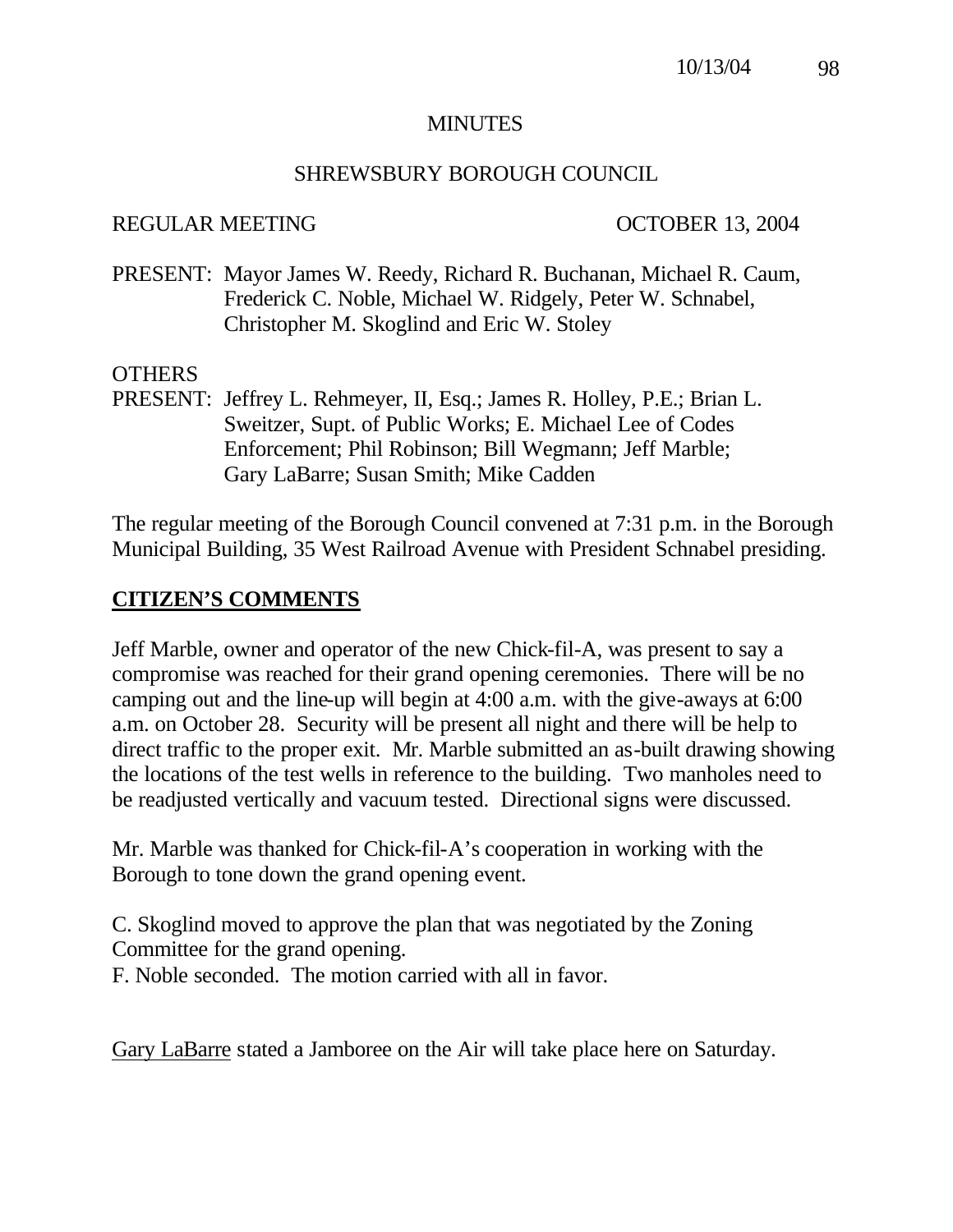## **APPROVAL OF MINUTES**

F. Noble moved to approve the minutes of the September 8, 2004 meeting.

R. Buchanan seconded. The motion carried with all in favor.

## **APPROVAL OF EXPENDITURES AND REPORT OF ACCOUNTS**

M. Ridgely moved to approve the expenditures and report of accounts for August, 2004.

R. Buchanan seconded. The motion carried with all in favor.

## **BILLS**

The bill list was presented for September. General account: check numbers 6342 thru 6383 totaling \$58,894.33; water account: check numbers 3077 thru 3097 totaling \$6,703.83; sewer account: check numbers 2608 thru 2625 totaling \$21,139.65; highway aid: check numbers 627 and 628 in the amount of \$59,949.12. Total disbursements for the month were \$146,686.93.

M. Ridgely moved to approve the bill list for September. E. Stoley seconded. The motion carried with all in favor.

## **SUBDIVISION AND LAND DEVELOPMENT BUSINESS**

## Shrewsbury Commercial Park, Constitution Ave. Final Subdivision Plan

The majority of this commercial development is in the Township. Thirty-two sewer EDUs are coming from the Borough and three from the Township. Any additional EDUs will need to come from the Township's share. If the center goes over their EDU amount, they could be fined. When land development plans are submitted, EDUs will be allocated. There will be one bulk water meter and the park association will pay the bill. A highway occupancy permit was submitted for widening Constitution Avenue to include a left-turn westbound into the center and for a left-turn arrow at the signal. The Borough is requesting a left turn arrow out of the Market Square Shopping Center southbound onto Main Street. The road into the tower site needs to be revised.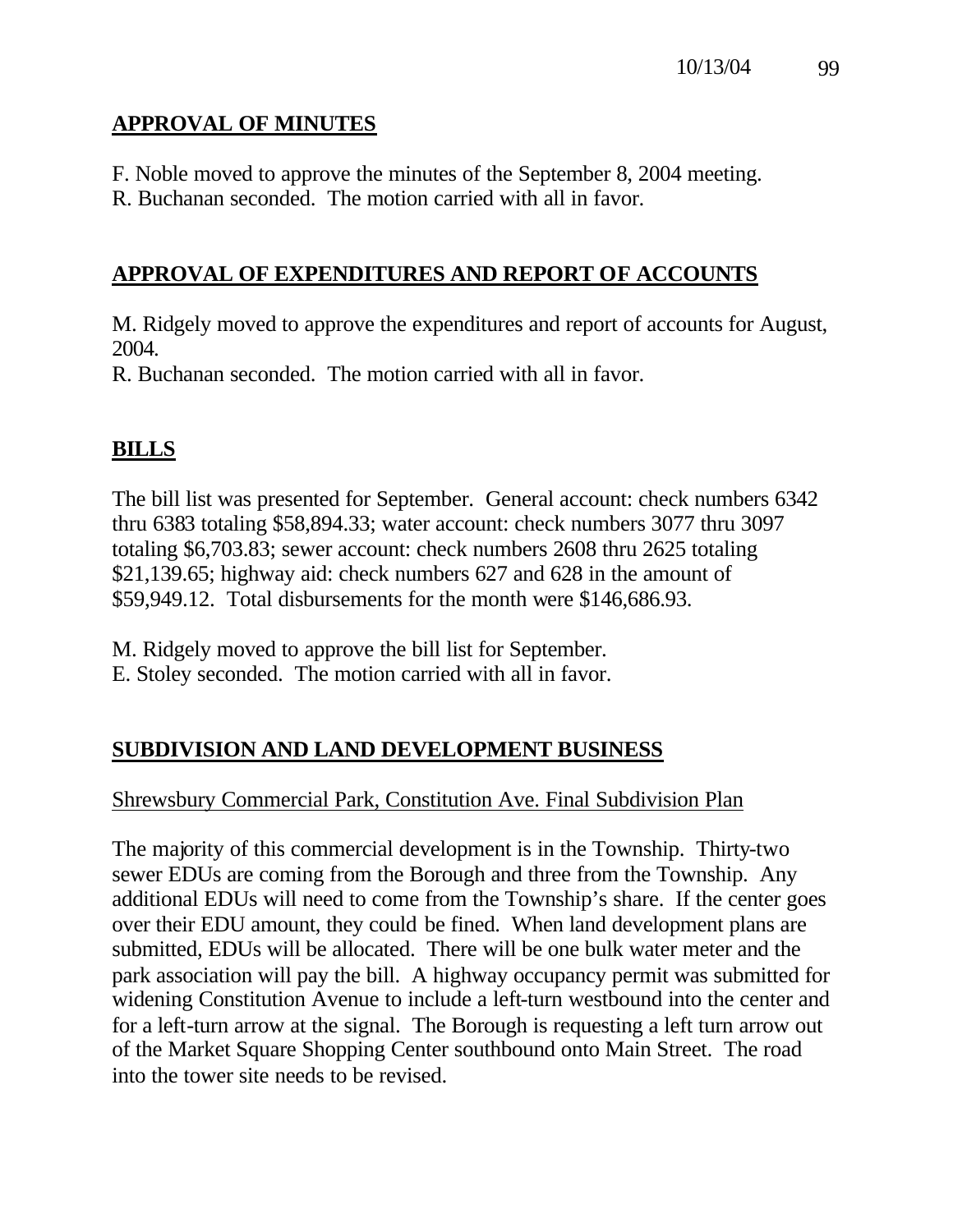E. Stoley moved to approve the final subdivision plan contingent on highway occupancy permit approval, the road to the tower site being revised and the allotment of EDUs on the land development plans.

R. Buchanan seconded. The motion carried with all in favor.

| Roll call vote: | <b>Buchanan</b> | yes, in favor |
|-----------------|-----------------|---------------|
|                 | Caum            | yes, in favor |
|                 | Noble           | yes, in favor |
|                 | Ridgely         | yes, in favor |
|                 | Skoglind        | yes, in favor |
|                 | Stoley          | yes, in favor |
|                 | Schnabel        | yes, in favor |

#### Valley View Grove Reduction of Letter of Credit

Eng. Holley concurs the letter of credit may be reduced by an amount of \$9,840.00 leaving a balance of \$167,709.85.

E. Stoley moved to approve the reduction of the letter of credit leaving a balance of \$167,709.85.

C. Skoglind seconded. The motion carried with all in favor.

## Messina Development Reduction of Letter of Credit

 Eng. Holley concurs the letter of credit may be reduced by an amount of \$85,700.00 leaving a balance of \$90,300.00.

C. Skoglind moved to approve the reduction of the letter of credit leaving a balance of \$90,300.00.

E. Stoley seconded. The motion carried with all in favor.

## **REPORTS**

Codes Enforcement – Mike Lee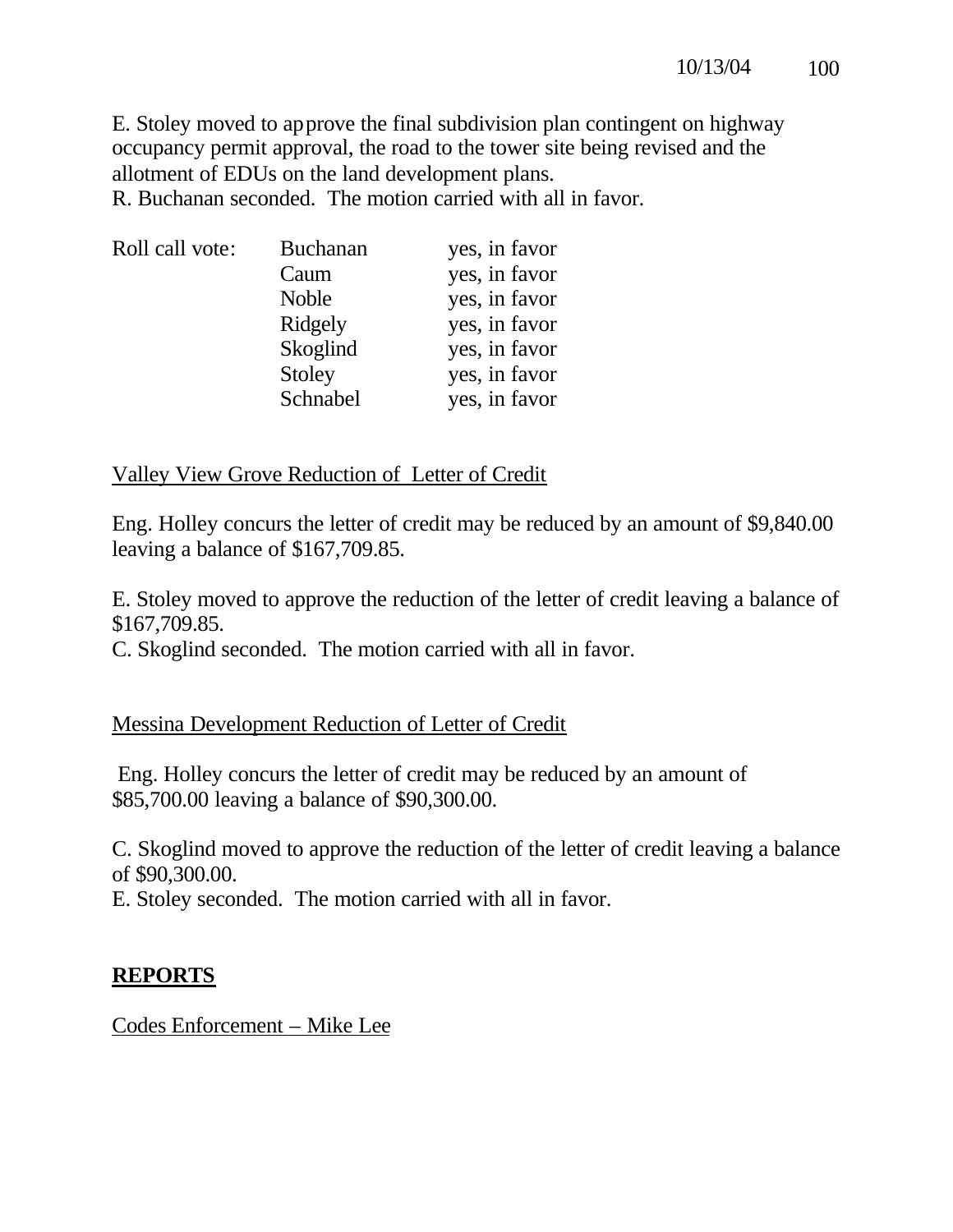#### Covington Ridge Phase II

Some grading does not appear to be in compliance with the approved plan. A plan was received from S & A Homes' engineer today and Mike will meet with Eng. Holley next week.

#### Weaver Precast

Mike met with the engineer on site and copies of aerial photos were provided to show what was there before the pond was removed. The survey was completed and the debris was removed from the neighboring property. Progress is being made.

#### Temporary Signs

Mike was asked to take care of the temporary signs, especially in the new shopping center area.

#### Directional Sign at Chick-fil-A

Mike stated he would call Bill Wegmann of Kimco Realty about getting some directional signs to direct motorists to the proper exit.

#### Junk Vehicles

Codes Enforcement is working on notices for some junked cars in the Borough.

#### Fire Hydrant Ordinance

Mike was asked to send enforcement notices to homeowners where the hydrants are blocked.

## **OTHER REPORTS**

**Water & Sewer** – Richard R. Buchanan

Meeting with New Freedom Borough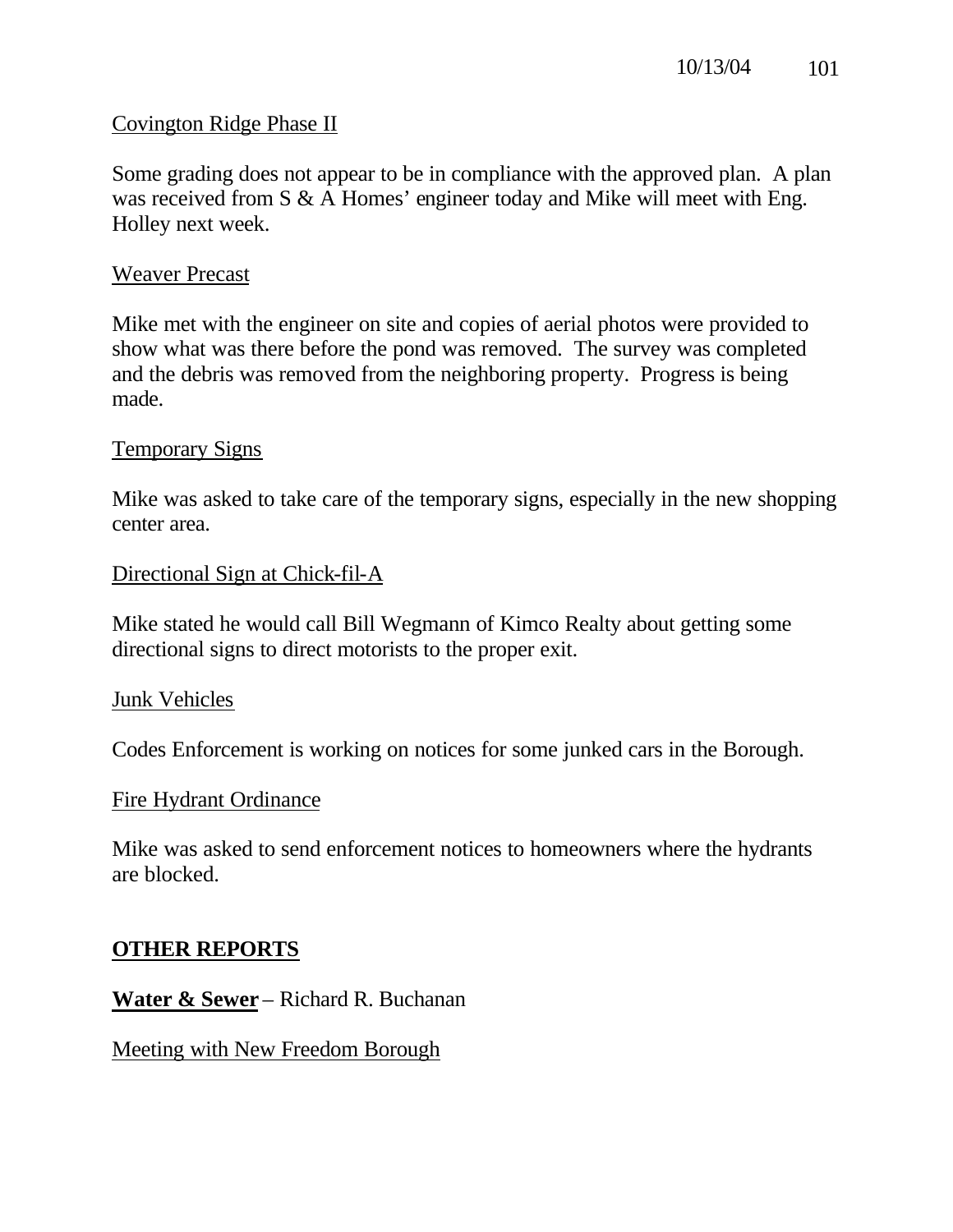A meeting was held with New Freedom Borough to discuss sewer EDUs. A letter will be sent to the township asking for a joint meeting to review EDUs and to ask for information about their study for tapping fee rates. A summary was prepared by Eng. Holley of the EDUs in use and what is needed for the undeveloped land in the Borough.

## 60 Lisburn Avenue Oil Tank

The oil tank is in a Zone 1 of the Wellhead Protection Area. The homeowner verified the tank is currently being used. The homeowner will be asked to complete a facility profile sheet.

#### New Water Source

Two locations were investigated but it looks like we will be able to work with Cornerstone Development as Anderson was requesting the transfer of some sewer EDUs in connection with development of a well on their land.

R. Buchanan moved to have Paul Miller, hydrogeologist, identify a site for a well and to authorize Sol. Rehmeyer to work toward an agreement with Cornerstone Development.

M. Ridgely seconded. The motion carried with all in favor.

#### Manholes on Windy Hill Road

Brian stated he received less than a half day notice of the paving to take place and the manholes are bolted, water tight and they can't be raised by installing risers. The road was paved and the five manholes were paved over. Brian made three calls to PennDOT which were unreturned. Sol. Rehmeyer was asked to make a demand of PennDOT for raising the manholes, copies of the letter to Senator Waugh and Representative Miller.

#### New Freedom Sewer Bond Refinancing

There is a meeting this Friday morning to discuss the refinancing. Robert Williams will attend on behalf of the Borough.

## **Public Roads & Lighting** – Christopher M. Skoglind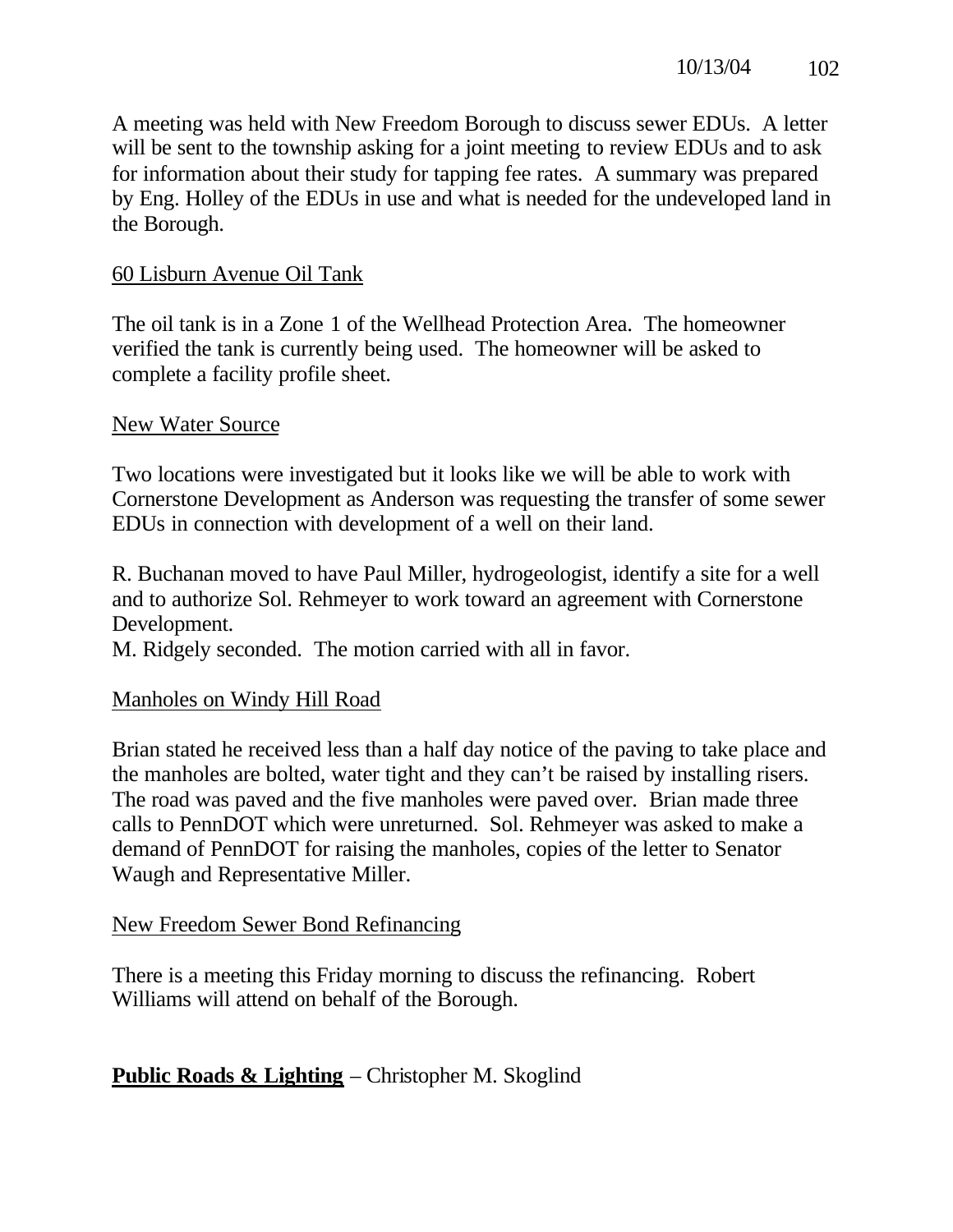## Covington Drive 25 MPH Signs

The signs that are placed on the blacktop paving were installed this past Monday.

## Traffic Light at Tolna Road and Main Street

The County's traffic study indicated a traffic light is needed at this intersection. We will wait to hear from PennDOT.

#### Essex Circle Sinkholes

A preliminary 2005 budget price to repair the Essex Circle sinkhole by excavating the area about 3 to 4 feet is \$100,000.00 and will be about the entire length of the sewer line. The high cost is due to the expensive cost of flowable fill due to the concrete shortage. This can be paid from the sewer account.

#### "Slow Children at Play" Signs on Covington Drive

The Public Works Department is waiting to hear from the Southern Regional Police Department on the enforceability of a speed limit sign on the same post as the speed limit post.

## **Public Lands, Buildings and Finance** – Michael W. Ridgely

## Pole Building Bids

No bids were received. Eng. Holley will make some calls to see why the contractors who picked up bid packets did not submit bids. The existing building has to be removed first we will wait until after the first of the year to rebid. A drawing was given to Sol. Rehmeyer for the right of way agreement.

#### Budget Meeting

The meeting set for October 20 is cancelled; the next meeting is November 3 at 7:00 p.m.

## Library Lease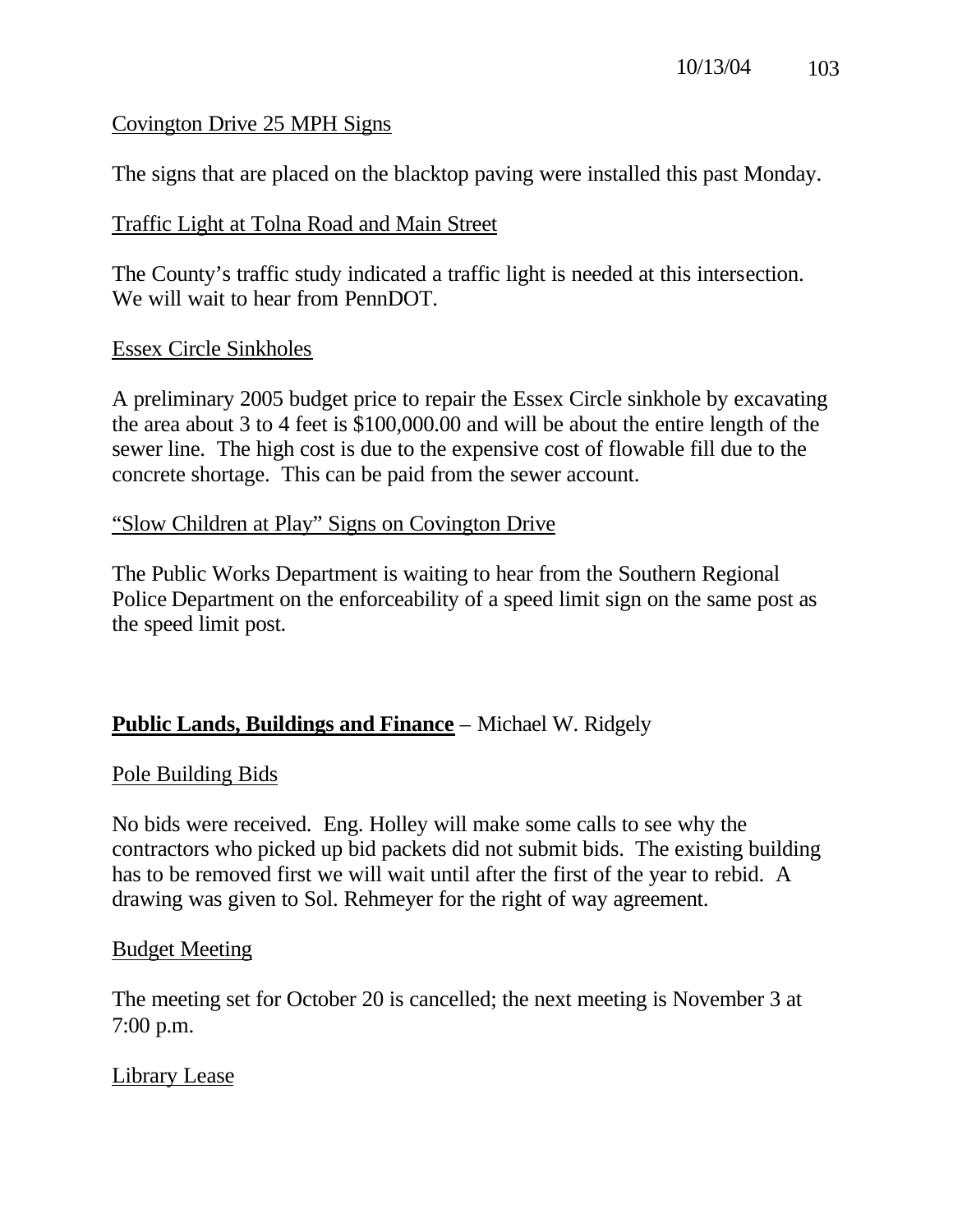The lease has been revised; copies will be e-mailed to Council for review and comment with approval at next month's meeting to present the lease to Penn-Mar. The lease will have re-opener clauses to visit items in the future such as liability insurance requirements.

## **ENGINEER'S REPORT**

Items were discussed throughout the meeting.

## **SOLICITOR'S REPORT**

#### Open Burning Ordinance #2004-7

E. Stoley moved to adopt the open burning ordinance.

C. Skoglind seconded. The motion carried with all in favor.

#### Adelphia Cable Franchise Ordinance #2004-8

M. Caum moved to adopt the ordinance granting a ten-year franchise to Adelphia Cable.

C. Skoglind seconded. The motion carried with all in favor.

An executive session began at 9:33 p.m. to discuss a litigation matter. The meeting was resumed at 9:43 p.m.

## **Public Safety, Welfare and Personnel** – Frederick C. Noble

## Office Help

Shirley Shaw will begin on November 1 and work 36 hours a week.

## **Secretary's Report** – Cindy L. Bosley

#### Auditor

Don Martin is no longer doing municipal auditing as it has become too specialized. Three quotes are being obtained by the Secretary.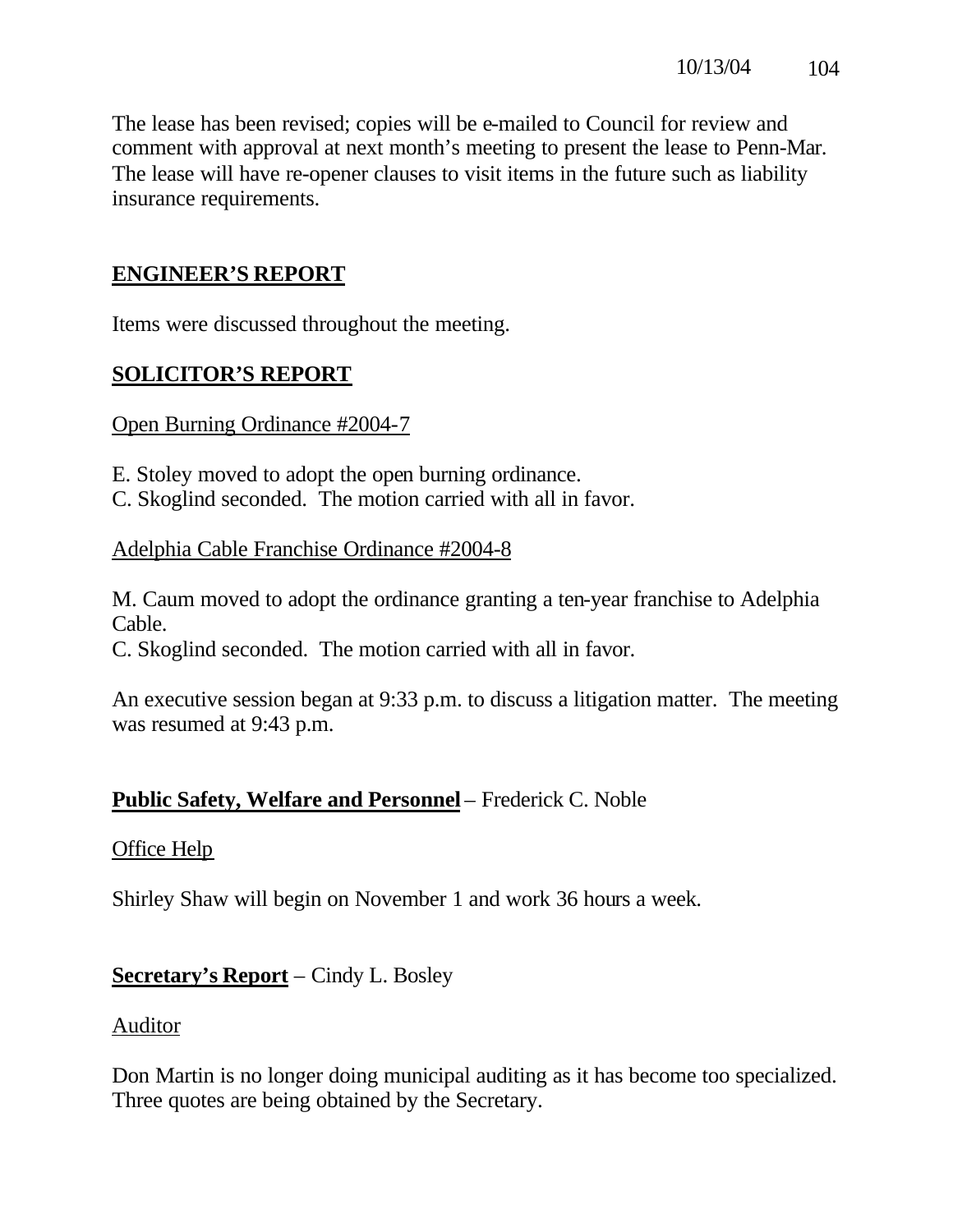## Tree Lighting

The ceremony will be on Sunday, December 5 at 6:00 p.m. Hopefully, the Susquehannock Jazz Band will be able to help lead the caroling and play some selections. Troop 90 will serve the cookies and hot chocolate.

## Annual Dinner

The annual dinner will be Friday, November 12 at the fire hall.

Annual York County Boroughs Assn. Dinner

The annual dinner will be on Saturday, November 13 at Red Lion.

Year-end Meeting

Council set Wednesday, December 29 for the year-end meeting.

**York Area Tax Bureau** – Frederick C. Noble

## **Planning Commission/Regional Planning Commission** – Eric W. Stoley

Planning Commission reviewed two special exception requests, one for the former bowling alley supply building on W. Clearview Drive for use as a landscaping business.

The zoning committee will meet to review the Covington Ridge Phase III plan before it comes to Council next month.

## **Southern Regional Police** – Richard R. Buchanan

Buck stated our share of the patrol time per capita increased by 21% due to commercial calls and extra requests. The 2005 budget figure will increase by about 12% from this year. Included in the police budget is one year toward new radios, \$21,000 and a new car. Discussion was held on the number of alarm calls, medical assists, calls out of the area and dog dispatches.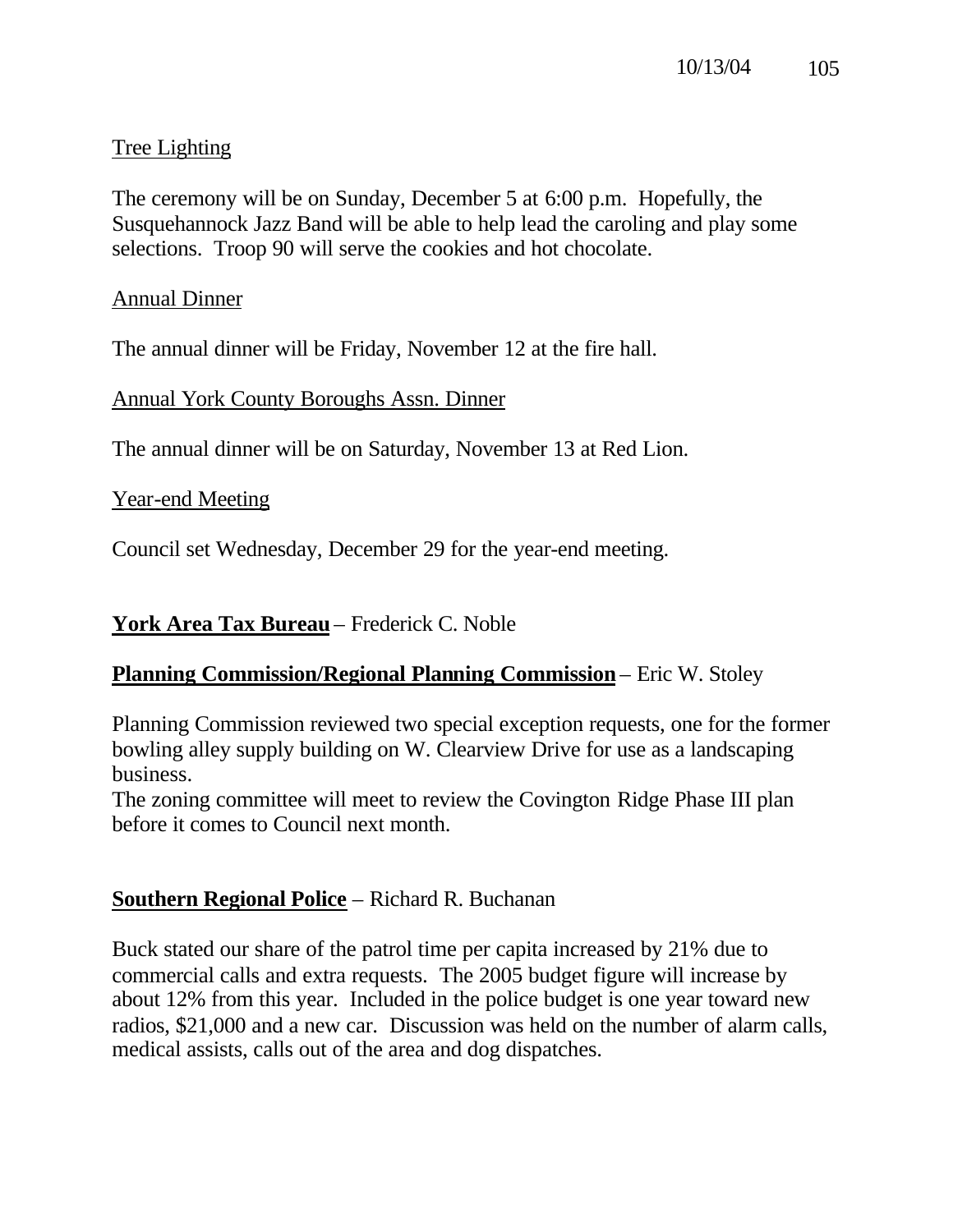F. Noble said he is waiting to hear from the Chief about his volunteering to watch the speed equipment for the police during speed enforcement details.

The software in the speed trailer will not track the number of vehicles speeding during certain times. The new software has partial capability. Buck will obtain the price to upgrade the software if it can be installed.

## **UNFINSIHED BUSINESS**

## **NEW BUSINESS**

#### Hemler ACS Contract

F. Noble moved to approve the 2005 contract with Hemler, ACS. M. Ridgely seconded. The motion carried with all in favor.

#### Animal Control & Rescue League Contract

F. Noble moved to approve the 2005 contract with Animal Control & Rescue League. M. Ridgely seconded. The motion carried with all in favor.

#### Zoning Hearing Notices

The Secretary will check to see if the notices to property owners within 300 feet need to be sent by certified mail.

## **OTHER BUSINESS**

Missed under Water and Sewer: Laurence Wirtz, Lexington Drive

Brian and M. Caum met with Mr. Wirtz. It was felt the manhole was covered over by Mr. Wirtz and he is disputing the cost to uncover the manhole and the placement of wrapid seal around the manhole. Legal fees accrued as a result of Mr. Wirtz's time delay.

A letter will be sent that no adjustment will be made in the amount paid by Mr. Wirtz that he created the problem that we corrected.